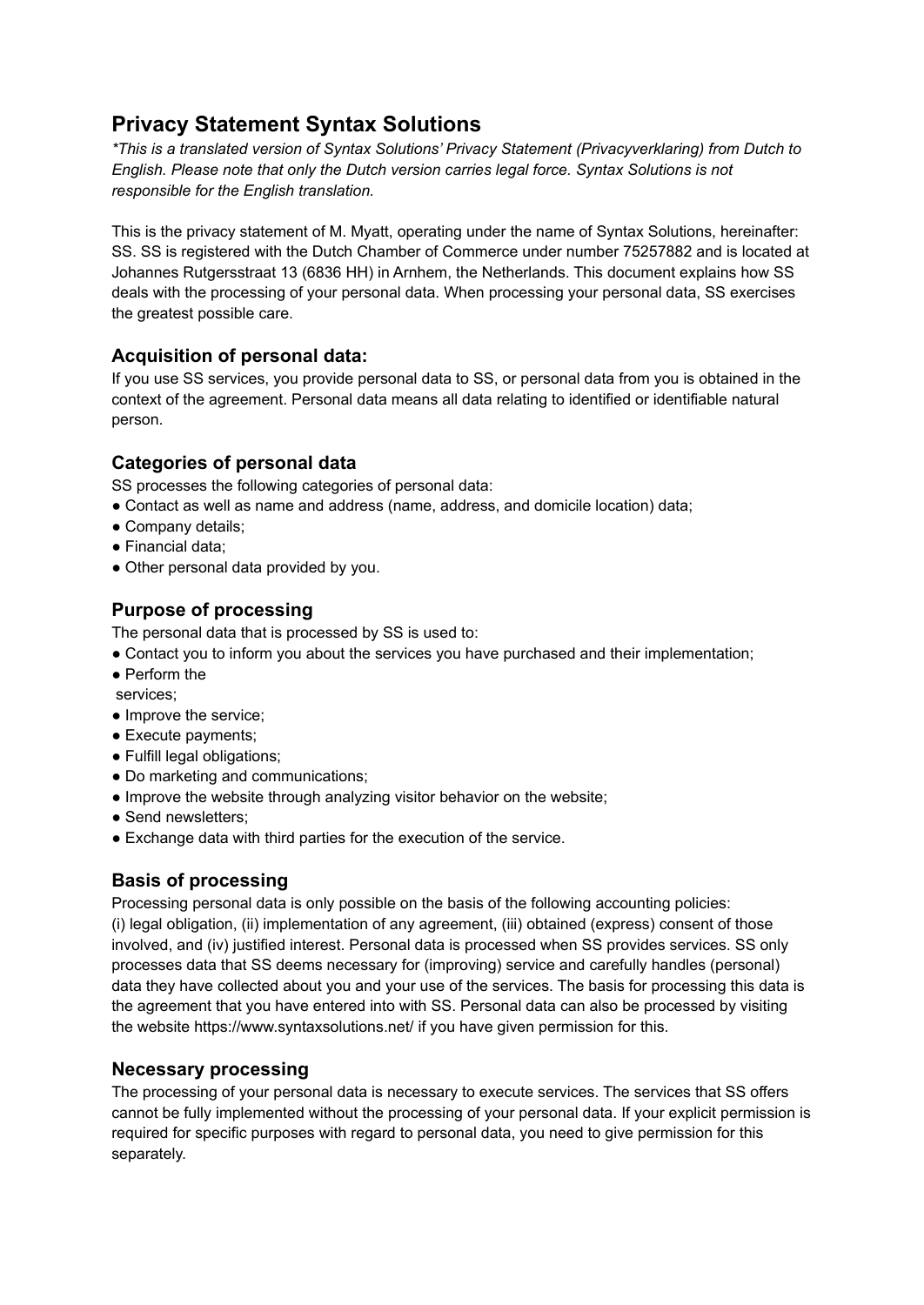## **Automated decision making**

There is no use of automated decision-making.

#### **Storage period**

The personal data processed by SS is kept in accordance with the relevant laws and regulations. If a longer retention period is necessary on the basis of laws or regulations, the personal data will be kept in accordance with these requirements. All (obtained) personal data is not stored longer than strictly necessary.

#### **Processing by third parties**

SS only shares personal data with third parties if this is strictly necessary for the implementation of an agreement and to comply with relevant laws and regulations. No personal data is sold. A legal obligation can be placed on SS to share personal data with third parties. If personal data is shared with third parties, processor agreements are concluded for this. The third parties with which personal data are shared are:

- The payment provider for the implementation of an agreement. The categories of personal data that is processed are financial data.
- The bookkeeper, for the purpose of implementing an agreement. The categories of personal data processed are contact and name and address data and financial data.
- Software suppliers, for the implementation of the agreement. The categories of personal data that are processed are the location data and contact as well as name and address data.
- Website manager, for the purpose of implementing the agreement. The categories of personal data that are processed are the location data and contact as well as names and address data.
- Third parties engaged by SS, for the implementation of the agreement. The categories of personal data that are processed are contact as well as name and address data.

## **Security / protection of personal data**

SS takes protection of your personal data seriously and takes in this regard appropriate technical and organizational measures to ensure a security level aligned with the risk, taking into account the state of the technique, implementation costs, as well as with the nature, extent, context and the processing purposes and in terms of the probability and severity of different risks for the rights and freedom of persons.

#### **Younger than 16 years old?**

If you are a minor, so younger than 18 years old, you can only give permission to process your personal data with permission from one of your parents or legal guardian. It is then important that your parent(s) or your guardian read this statement. They can also exercise the rights that you have with regard to the personal data that you leave with us, such as the right to refuse the (further) processing of your personal data or the right to inspection and correction of your data.

#### **Disclaimer**

By using the website you agree to the disclaimer. SS reserves the right to change the content of its website and / or this disclaimer at any time without informing its customers and / or users of the website about this change. The content of the website has been compiled with the greatest possible care, but can nevertheless contain possible inaccuracies or be incomplete. SS does not accept any liability for damage caused by or arisen from the use of the website. Using this website comes entirely at the expense and risk of the user of the website. No rights can be derived from the content of the website. All texts on the website are protected by copyright and owned by SS to the extent that they do not belong to third parties.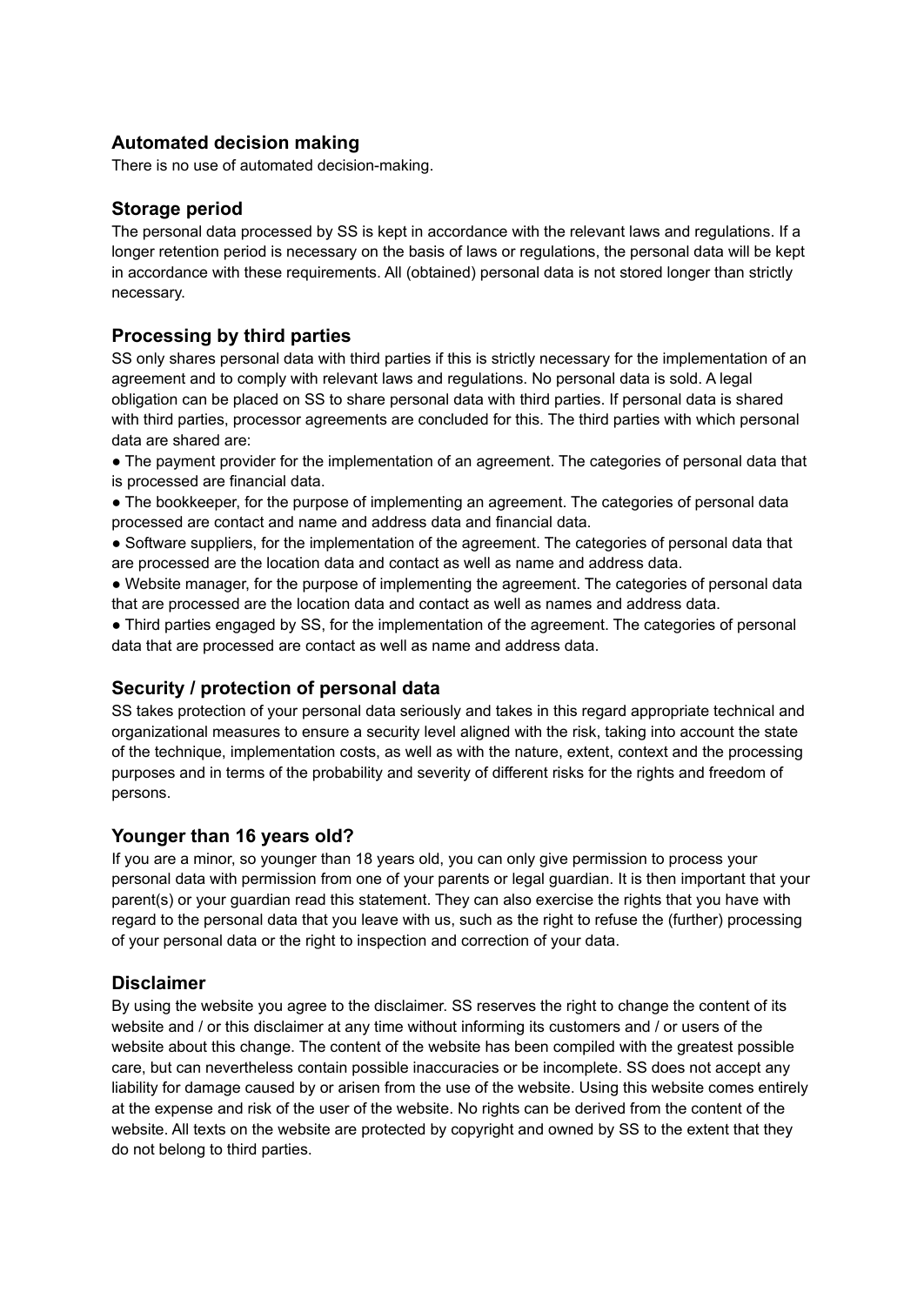## **Cookie Statement**

SS uses technical and functional cookies to optimize the website. Cookies are small text files that are sent upon visiting a website to make the user experiences of visitors more efficient. SS may, according to the law, save cookies on your device if these cookies are strictly necessary to use the website. Your permission is required for other types of cookies. We recommend that you accept cookies in order to facilitate user-friendliness of the website. Visitors to the website have a check in possibility.

The cookies that SS uses are functional cookies: these cookies ensure that the website works properly. These cookies have no consequences for privacy so that no permission has to be requested and granted. With these cookies, for example, your browser settings are saved so that our website can be viewed optimally, or that the website remains accessible (load balancing). There can also be cookies that ensure that no other cookies may be placed (no-follow).

With your permission we place " tracking cookies " on your computer. We use these cookies to keep track of which pages you visit in order to build a profile of your online behavior. This profile is not linked to your name, address, email address and the like, but only to adjust ads to your profile so that they are as relevant as possible for you.

On the SS website, Cookies from Google will also be placed for the benefit of Google Analytics. This means that SS cannot link information to a natural person. We do not receive information regarding what you do on the internet. Google Analytics may be obliged to inspect this data on the basis of applicable laws and regulations. If you have any questions about this, please contact info@syntaxsolutions.nl.

## **Social media use**

SS uses third-party cookies to optimize the website. Some cookies that are displayed on the website are placed by third-party services. With third parties, Google Analytics and Social Media (LinkedIn, Facebook, Twitter, YouTube) is meant. The privacy and cookie policy of the relevant company applies to the use of cookies from other companies (third parties). When you click on the Social Media Button, a social media cookie is placed. This allows the social media party to recognize your IP address once you share an article from the website. For the cookies of social media parties and the data and / or personal information they collect with this, SS refers to the privacy and cooking declarations of these parties.

#### **Browser settings**

If you do not want websites to place cookies on the device with which you view the website, you can adjust your browser settings. Before a cookie is placed, you will receive a warning and you must give permission for the cookie. Not giving permission, for example, may result in the website functioning less optimally. You can adjust the settings of your browser so that your browser refuses all cookies and also the cookies of third parties. You can also delete placed cookies. To do this, you must adjust the settings of your browser via preferences and then you can adjust the privacy settings.

This privacy statement does not apply to third-party websites that are connected to this website by means of links. We cannot guarantee that these third parties deal with your personal data in a reliable or safe manner. We recommend that you read the privacy statement of those websites before using those websites.